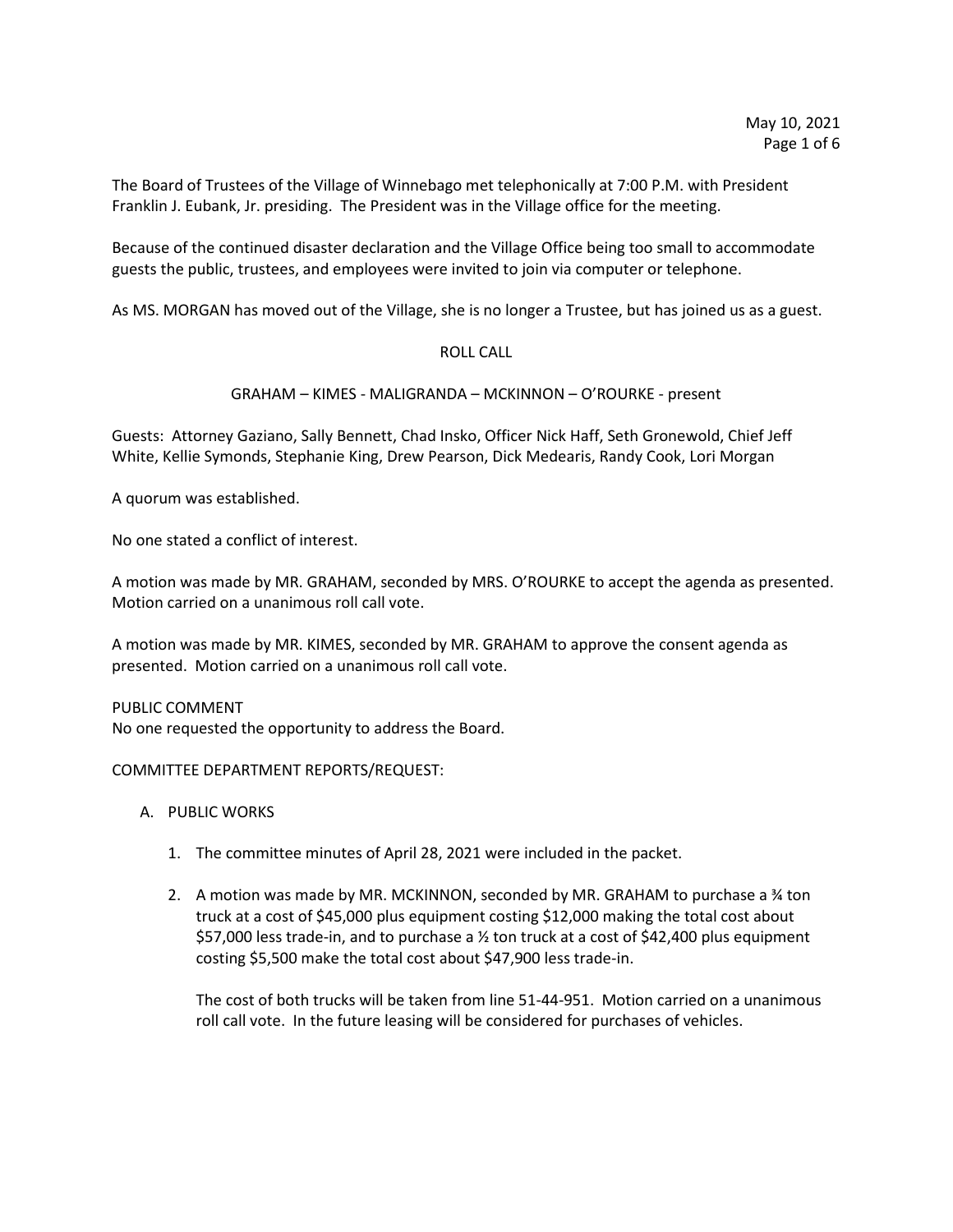# May 10, 2021 Page 2 of 6

- 3. Based on Committee recommendation a motion was made by MR. MCKINNON to purchase a line tracer/locator from J&R Supply Inc at a cost not to exceed \$8,706 from line 51-44-951. Motion carried on a unanimous roll call vote.
- 4. Based on Committee recommendation a motion was made by MR. MCKINNON to contract with Fehr Graham to update the Water Rate Study at a cost not to exceed \$ 18,700 from line 51-44-542. Motion carried on a unanimous roll call vote.
- 5. A motion was made by MR. MCKINNON, seconded by MR. GRAHAM to reinstate water service shut-off for non-payment to be like it was before COVID. The motion was amended and seconded by the same trustees to rescind the portion of Ordinance 2020-06 which temporarily suspended water disconnections. Motion carried on a unanimous roll call vote.
- B. VILLAGE ENGINEER
	- 1. Mr. Gronewold's monthly report was provided in the Board Packet. The Elida Street project started today.
- C. COMMUNITY & ECONOMIC DEVELOPMENT COMMITTEE/ $4^{TH}$  OF JULY TEAM/WIPC
	- 1. The Code Enforcement Officer's (Mr. Manheim) report was in the packet. Most issues have been corrected.

MR. GRAHAM left the meeting.

- 2. Grant money may be available with the Trail Head to upgrade the Memorial Park Equipment.
- 3. The Committee will get information on the cost and volunteers to install a gate at the garden.
- 4. The President will talk to the owner of the property to be used as a possible Trail Head.
- 5. A motion was made by MR. KIMES, seconded by MR. MCKINNON to authorize the President to talk to the owner of the property at 105 South Elida Street just south of the Police Garage. Motion carried on a unanimous roll call vote of those present.
- 6. President Eubank reported that Dr. Martell feels we will be in Phase 5 about June 11, which would mean no restrictions.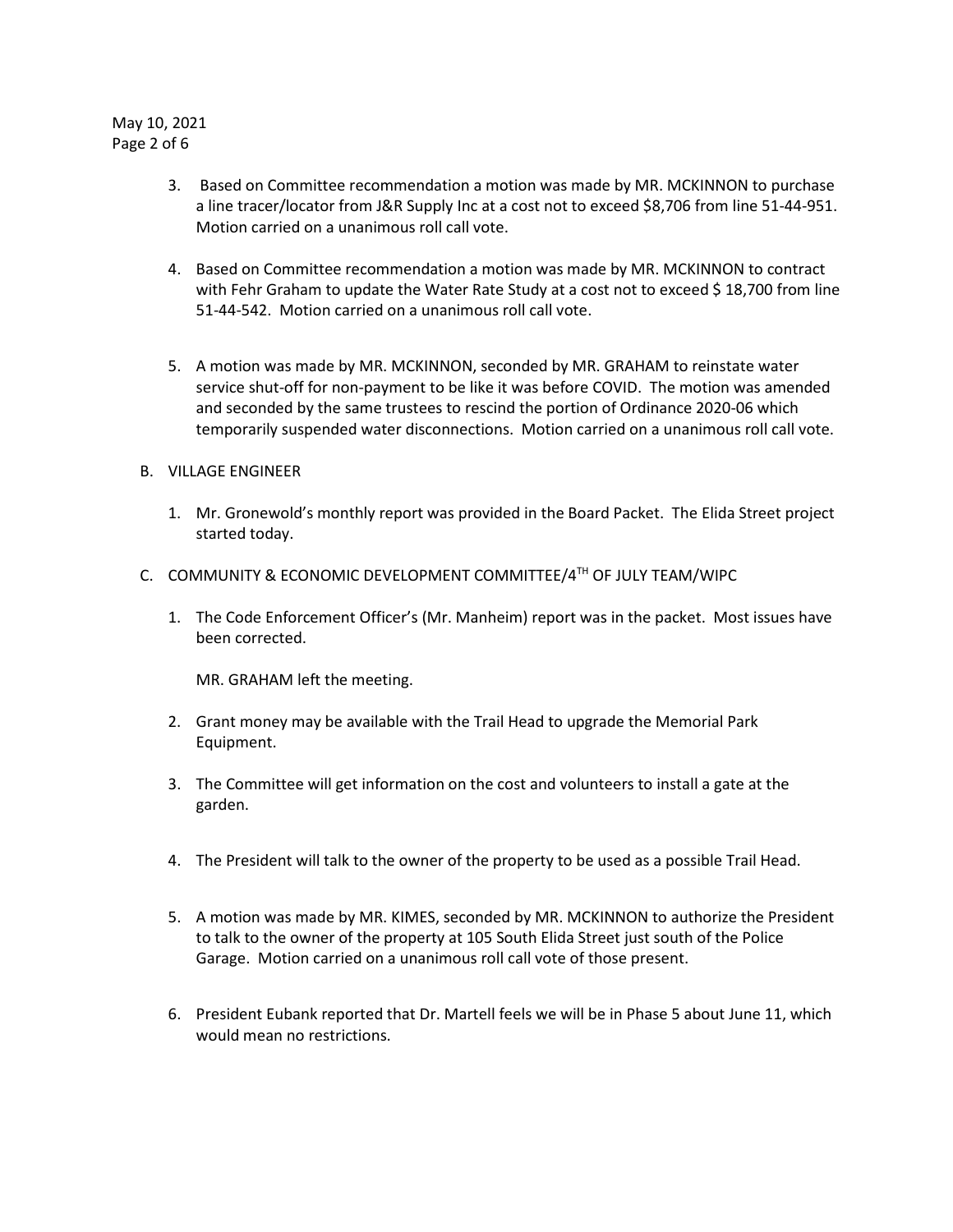May 10, 2021 Page 3 of 6

#### D. VILLAGE ATTORNEY

#### E. FINANCE COMMITTEE

1. Based on Committee recommendations a motion was made by MRS. O'ROURKE to adopt the Purchase Order Policy presented. MRS. O'ROURKE withdrew the motion to have the Policy adopted as a resolution and to review the spending authority of the President.

### F. POLICE COMMITTEE

- 1. After discussion, the committee will erect a barricade on the east side of Benton Street at Soper Street to try to stop vehicles going north at that intersection where it is one-way south. It is hoped this will alleviate the problem.
- 2. Matthew Lane was sworn-in as the new full-time police officer on April 29th and worked this past weekend with Officer Haff.
- 3. Based on committee recommendation a motion was made by MR. MALIGRANDA to increase Chief White's annual salary to \$83,230 as he has successfully completed his probation. Motion carried on a unanimous roll call vote of those present.

### G. ADMINISRTATION TEAM/CLERK

1. A motion was made by MR. MCKINNON, seconded by MRS. O'ROURKE to offer Karen (Sue) Emmert the part-time position of Administrative Assistant to be paid \$15.50 per hour until she completes her six-month probation period which began January  $4<sup>th</sup>$ , 2021. After successful completion of her probation, she will be paid \$16.00 per hour. She will receive benefits entitled to part-time employees. Motion carried on a unanimous roll call vote of those present.

Attorney Gaziano stated that with the additional office coverage she is getting information she has been requesting for years.

2. A motion was made by MRS. O'ROURKE, seconded by MR. MCKINNON to increase Christine Gibler's hourly rate by fifty cents effective May 16, 2021 as she has successfully completed her probation. Motion carried on a unanimous roll call vote of those present.

### H. LIQUOR COMMISSION

### I. PRESIDENT

- 1. The President's report was provided in the Board packet.
- 2. Attorney Gaziano has had discussions with Katelyn Hotel of Mediacom and is requesting all Village complaints be forwarded to her and the Attorney's office will forward the packet to Katelyn for resolution.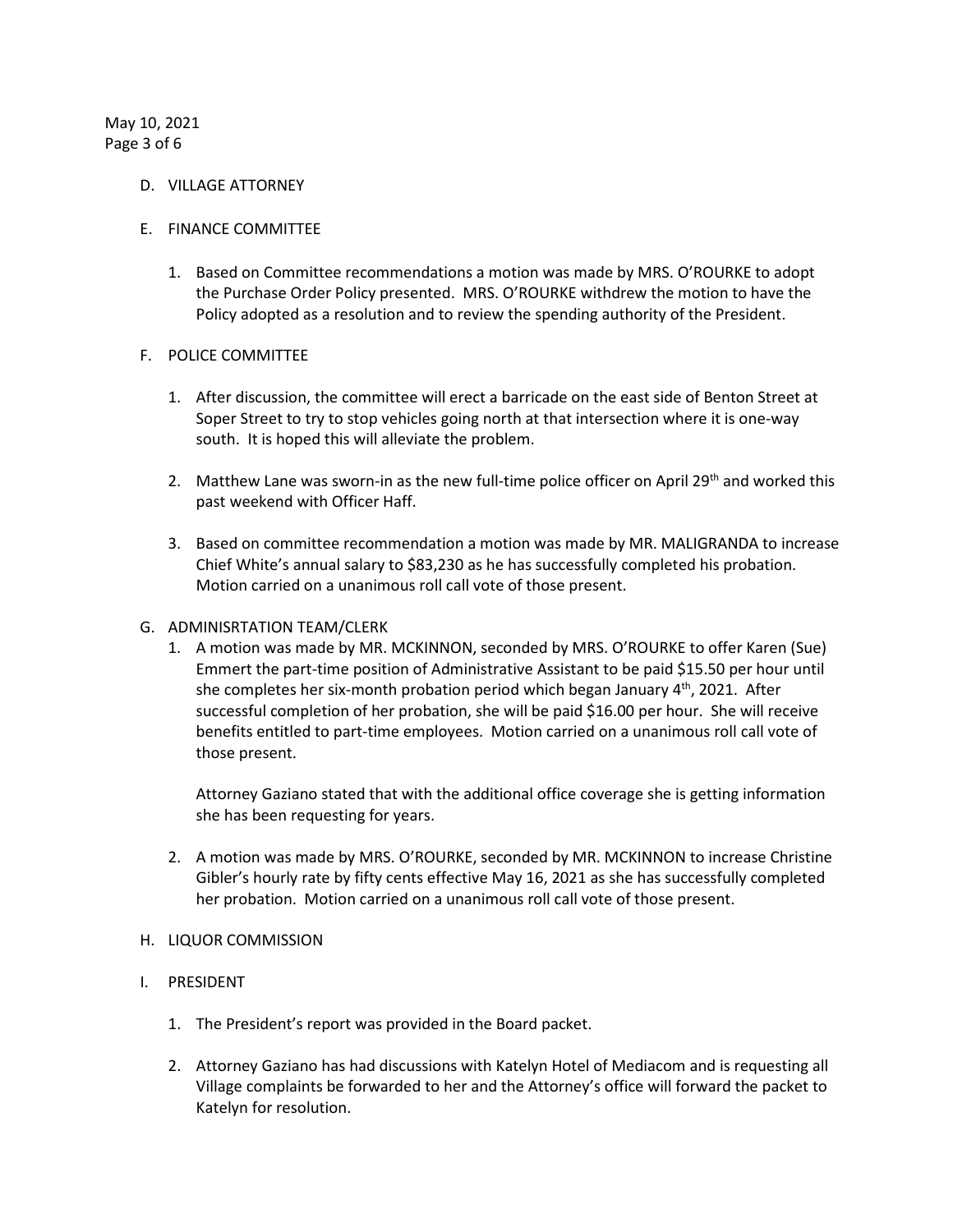# May 10, 2021 Page 4 of 6

- 3. Comcast remains open until resolution of the Mediacom issue.
- 4. A motion was made by MR. MCKINNON, seconded by MRS. O'ROURKE to affirm the expenditure of about \$3,400 for the appraisal of the newly acquired property from Mantle Development. Motion carried on a unanimous roll call vote of those present.

As a New Business Item 1. Installation of the bike path from Kasch Road to Sullivan's was discussed. It is estimated this would cost \$40 - \$50,000 with ADA requirements. This matter will be discussed in the future by the group of Mr. Insko, Mr. Gronewold, MR. MCKINNON, President Eubank and Attorney Gaziano.

- 5. A motion was made by MR. MCKINNON, seconded by MRS. O'ROURKE to authorize Fehr Graham to be the Village liaison with the potential purchasers/developers for the property acquired from Mantle Development. Seth Gronewold will be the point of contact. Motion carried on a unanimous roll call of those present.
- 6. Attorney Gaziano swore me in as the newly elected Village Clerk. I then swore in President Eubank and Trustee MCKINNON who were recently elected.

President Eubank thanked Lori Morgan for her two years of dedicated service and presented her with a plaque. Ms. Morgan provided an official resignation and stated it had been an honor to serve.

President Eubank again noted that MR. MALIGRANDA is temporarily displaced from the Village. If he is able to move back within 60 days, the President will appoint him to the position. President Eubank thanked him for his service.

The President asked Attorney Gaziano to draft a resolution authorizing the attorney to swear officials in.

7. The President presented Drew Pearson and asked the Board for their acceptance of him being appointed to the open position of Trustee until the next election. The Board agreed with the appointment. I then swore in MR. PEARSON as a Village Trustee.

MR. PEARSON will serve on the Finance and Community Development Committees. All other Trustees will continue the same committees they are presently serving on.

MR. GRAHAM returned at 8:35 p.m. and was sworn in as Village Trustee as he was also recently elected.

MRS. O'ROURKE will serve as Chair of the Police Committee until MR. MALIGRANDA returns.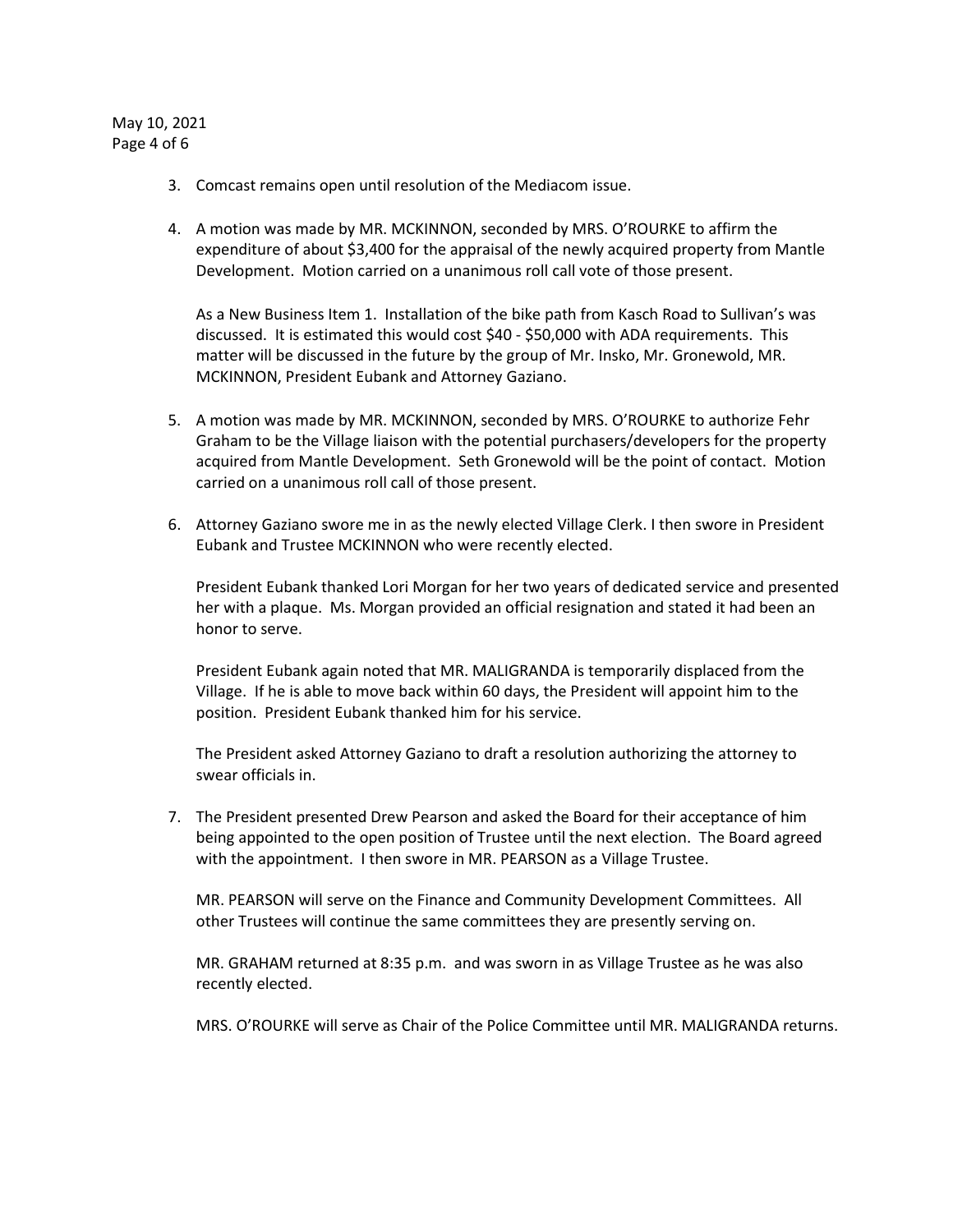May 10, 2021 Page 5 of 6

#### 8. UPCOMING MEETING DATES

| <b>COMMITTEE</b>                          | <b>DATE</b>   | <b>TIME</b>       |
|-------------------------------------------|---------------|-------------------|
| <b>Public Works Committee</b>             | June 7, 2021  | 4:00 p.m.         |
| <b>Police Committee</b>                   | <b>TBD</b>    |                   |
| <b>Finance Committee</b>                  | <b>TBD</b>    | 5:30 p.m.         |
| <b>Community Development</b>              | <b>TBD</b>    |                   |
| 4 <sup>th</sup> of July -Family Fest Team | <b>TBD</b>    |                   |
| <b>Liquor Commission</b>                  | <b>TBD</b>    |                   |
| <b>Errant Water</b>                       | June 14, 2021 | 6:45 p.m.         |
| Admin. Team                               | May 11, 2021  | 4:00 p.m.         |
| <b>WIPC</b>                               | <b>TBD</b>    | 5:30 p.m.         |
| Pecatonica Prairie Path                   | <b>TPD</b>    | 9:30 a.m. Virtual |
| Win-Bur-Sew NIMS Training                 | <b>TBD</b>    |                   |
| Committee of the Whole                    | <b>TBD</b>    |                   |

### NEW BUSINESS

After discussion, a motion was made by MR. KIMES, seconded by MR. GRAHAM to hold the parade on July 4<sup>th</sup> if phase 5 is met. A motion was made by MR. KIMES, seconded by MR. GRAHAM to lay the motion over to the June meeting.

As this is new business neither motion can be voted on.

The Fourth of July Team will start the process of looking for volunteers to assist with the parade. President Eubank and his wife, MR. MALIGRANDA and his wife will volunteer.

All trustees agreed a parade should be held if Phase 5 is met and volunteers are found.

President Eubank noted MR. MEDEARIS is retiring as building official – he plans to stop writing permits May 30, 2021.

The Trustees accepted the President's appointment of Casper Manheim as Building Official as of May 31, 2021 with the same terms as Mr. Medearis and paid as a contractor.

The President, Mrs. Symonds, Mr. Medearis and Mr. Manheim will meet to discuss compensation etc.

President Eubank thanked Mr. Medearis for his 35 years of dedicated service.

The Trustees agreed the first half of the 2020 taxes (\$1,900.62) be paid by the due date of June 3, 2021 for the property acquired from Mantle Development. Mrs. Bennett and Mrs. Symonds will apply for the exemption going forward.

President Eubank noted, according to IML, the Village will have about \$369,000 available from the American Rescue Plan.